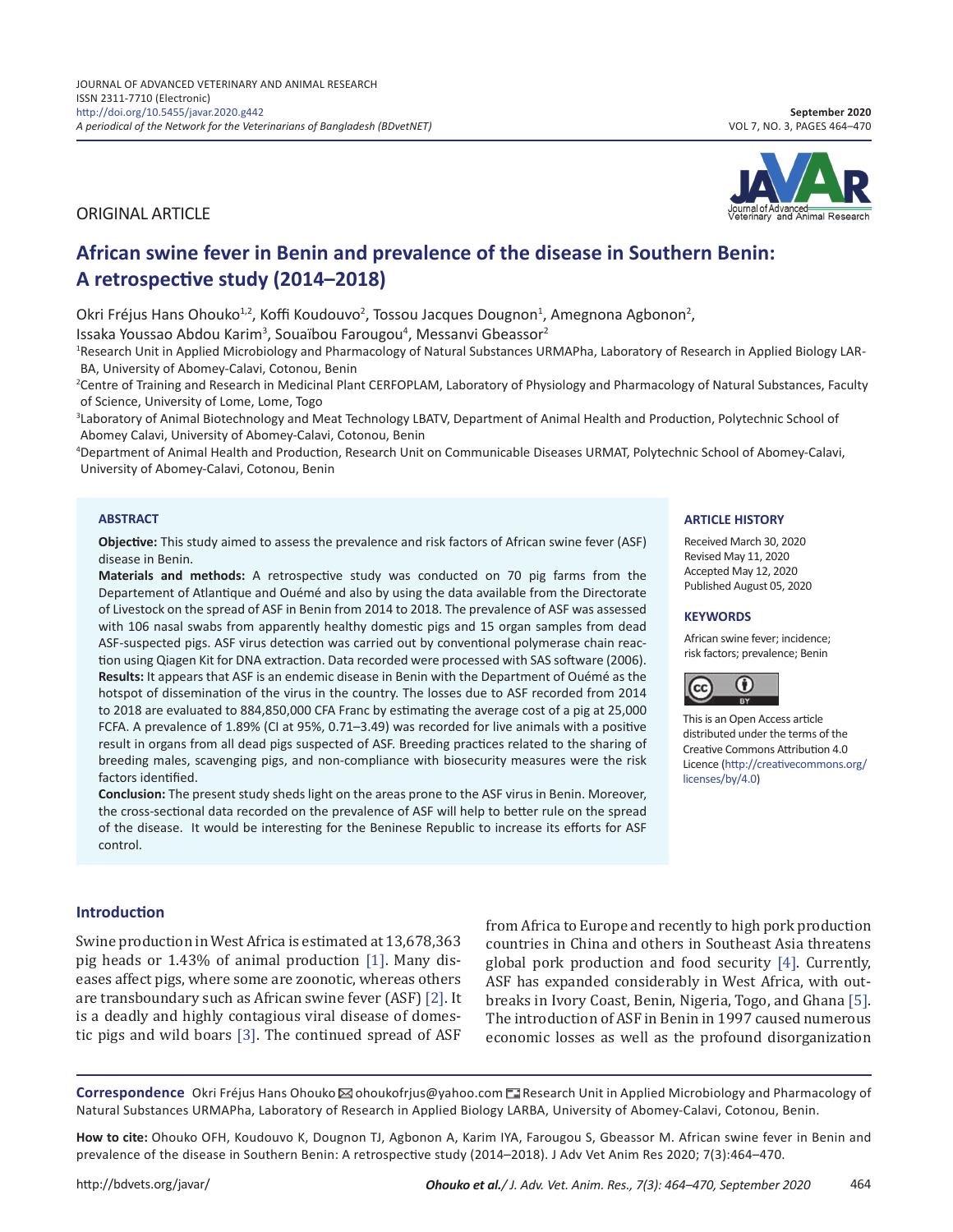of the pig sector although the primary source was never established [\[5\]](#page-6-0). To date, no vaccine or treatment exists to control ASF [\[6\].](#page-6-0) Thus, farmers and other actors in the swine sector continue to carry out their activities in an endemic situation of ASF. In this way, even sick pigs are slaughtered illegally, and their meat sold without much concern. These corrupt practices only maintain the existence of ASF, which, far from receding, only pass from country to country, especially in Africa, south of the Sahara. Some pigs are infected with the virus and, therefore, contaminants, but show little or no symptoms. Furthermore, acute and chronic forms of the disease are the most frequently encountered, leading to the almost impossible delimitation of the outbreaks [\[7\]](#page-6-0). Indeed, this pathology constitutes a significant threat to the development of the pork industry. The past 5 years have been marked by the episodes of ASF in Benin [\[8\]](#page-6-0). The present study aimed to reveal the risk factors of ASF based on retrospective data in Benin between 2014 and 2018 and estimate the prevalence of the disease in southern Benin.

# **Materials and Methods**

The methodological approach initially consisted of a retrospective study on ASF with pig breeders in southern Benin and on the previous statistical data recorded by the Directorate of Livestock in Benin. Moreover, we collected nasal swabs from live pigs as well as organs from dead pigs suspected of ASF between April and May 2019 for laboratory diagnosis.

## *Study area*

It takes into account the Departments of Atlantique and Ouémé in Benin. The two departments are located in the south of the country, constituted of eight and nine districts, respectively. This study takes into account the district of Sèmè-Kpodji, Porto-Novo, and Adjarra in Ouémé and that of Abomey-Calavi in Atlantique. Climates are subequatorial with four seasons: two rainy (one large from April to July and one small from October to November) and two dries (one large from December to March and one small from August to September). They present a rainfall between 900 and 1,500 mm, with temperatures varying from 25°C to 30°C. The chief crops are corn, cassava, peanuts, oil palm, vegetable crops, and cowpea. Livestock mainly includes cattle, especially in the Atlantic, fish farming, small farming, and pig farming [\[9\].](#page-6-0)

## *A retrospective study on ASF in Benin*

It consisted of an interview with 70 pig breeders from the districts of Abomey-Calavi, Adjarra, Sèmè-Kpodji, and Porto-Novo. The discussion was oriented toward the perception of ASF by breeders. Knowledge of the disease, its manifestation in farms, and the favorable conditions to the appearance of the disease were the data taken into account. Besides this, the data (Department affected by ASF and the number of cases reported each year) recorded at the Directorate of Livestock of Benin and reported in the annual reports for the years 2014 to 2018 have been used in this study. These data help to establish the economic incidence of ASF and the hotspot of the disease by identifying the department more affected during the 5 years, where the incidence of the disease was high.

# *Prevalence of ASF in South of Benin*

This part of the study involved the collection of samples from live and dead pigs suspected of ASF (based on the clinical signs of ASF reported by the International Organization of Epizootie) followed by laboratory analysis of the polymerase chain reaction (PCR).

## *Sampling and data collection*

The breeders were chosen according to the criteria of accessibility to the pig farms and their availability [\[10\].](#page-6-0) Samples were collected between April and May 2019 in pig farms taking into account the history of the farm against the ASF, the promiscuity of the farm to others having recorded ASF, the sanitary state of the pigs, and acceptability of the breeder. Thus, 121 samples (106 nasal swabs from live pigs and 15 organ samples including spleen, kidney, lung, liver, and gastric ganglion from dead pigs suspected of ASF) were collected to diagnose ASF by PCR. It should be noted that the animals suspected of ASF and dead were subjected to a clinical examination, including an extern appreciation of the animal until an autopsy. Concerning the swab, once made, the swab was cut out in a viral transport medium (phosphate-buffered saline [PBS] + penicillin + amphotericin B) contained in a cryotube and identified according to the sampling site and the district. As for the organs, they were placed in sterile bags. All the samples were kept in the field in a cooler containing cold accumulators at +4°C and then at −37°C once at the Research Unit in Applied Microbiology and Pharmacology of Natural Substances from the University of Abomey, Calavi.

## *Laboratory analysis*

The samples (swabs and organs) collected from pig farms were subjected to diagnostic analysis following the PCR at the Laboratory of Veterinary Diagnosis and Sero-Surveillance at Parakou following the methodology of Office International des Epizooties (OIE) [\[11\].](#page-6-0)

## *Extraction of nucleic acids from swabs and organs samples*

The organs were previously cut into pieces and then ground in a buffer solution of PBS. DNA was extracted from 200 μl of clarified supernatant using the Qiagen red PCR kit according to the supplier's specifications. Concerning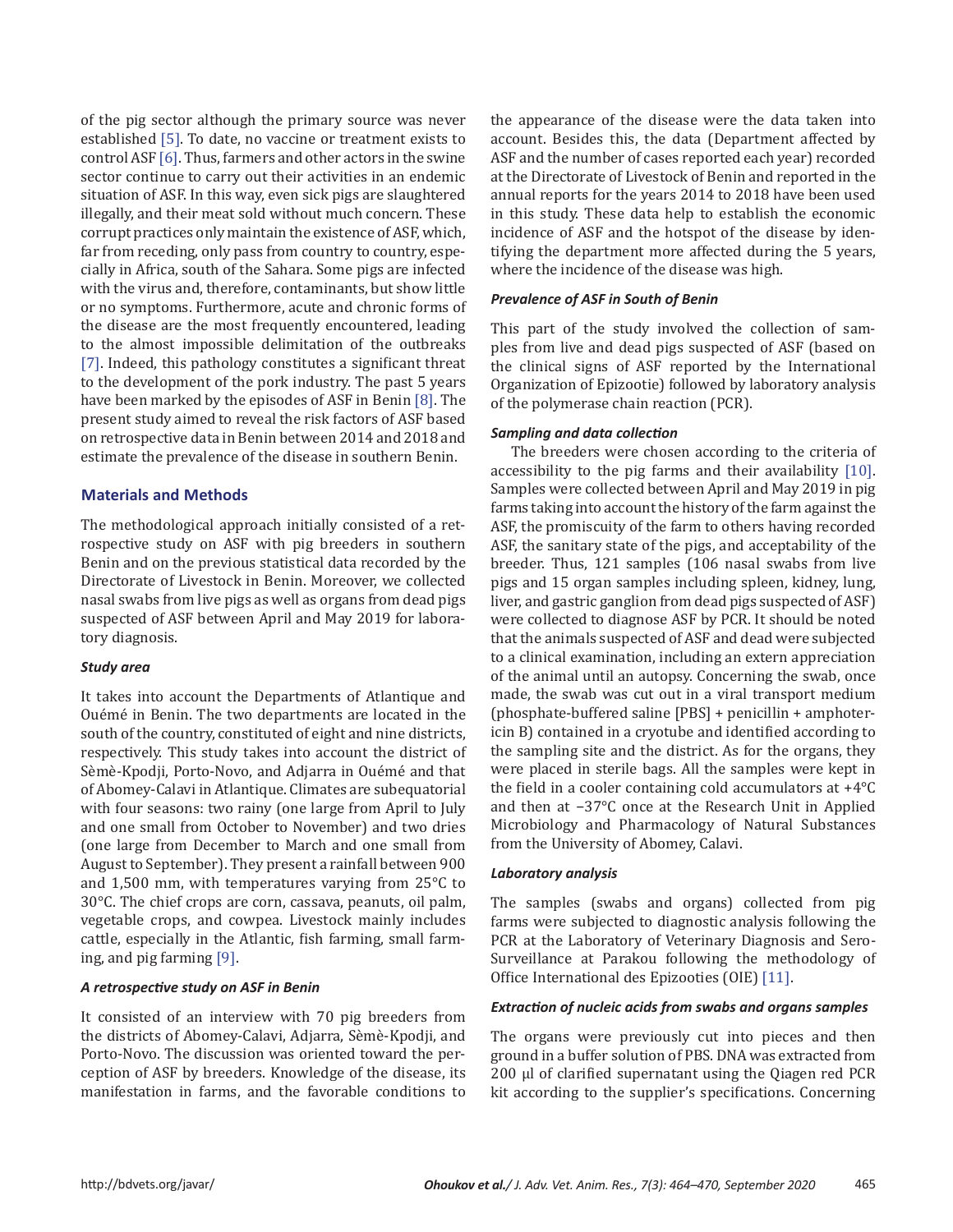the swab, the extraction was carried out from 200 μl of the solution of the viral transport medium. The extracted and purified DNA was eluted in 50 μl of sterile ultrapure water and placed at −20°C until use or led directly to the amplification step.

## *Gene amplification*

Gene amplification was carried out using DNA extracted from pigs' organs or nasal swabs. First, the master mix was prepared using sterile ultra-pure water, deoxyribonucleotides, gene expression master mix 5X, primer pairs PPA1 (5'-ATG GAT ACC GAG GGA ATA GC-3') and PPA2 (5'- CTT ACC GAT GAA AAT GAT AC-3'), and enzymes according to the supplier's instructions (Qiagen). Thus, the reaction mixture prepared for each sample was 23 μl, to which 2 μl of the extracted DNA was added. The mixture is then subjected to a polymerization reaction following a first denaturation step of 12 min at 95°C, followed by 40 cycles consisting of 30-sec denaturation at 95°C, 1 min of hybridization of the primers at 72°C, and a final elongation of 5 min at 72°C. The amplification products were visualized by illumination with UV radiation after electrophoretic migration in a 2% agarose gel in Tris Acetate Ethylenediaminetetraacetic acid (TAE) 1X. The size of the amplified DNA fragment was 257 bp.

## *Statistical analysis*

The digital data were recorded in an Excel database and then analyzed with the SAS software (SAS, Cary, NC, 2006) using the bilateral *Z*-test.

## **Results and Discussion**

#### *Retrospective study on ASF in Benin*

The results of the retrospective study take into account data on the incidence of ASF from 2014 to 2018 in Benin. Similarly, the perception of ASF by pig breeders in Southern Benin and the risk factors linked to the disease emergence were taken into account.

# *Areas affected by ASF, cases reported, and incidence of the disease between 2014 and 2018*

The evaluation of statistics from the Directorate of Livestock in Benin between 2014 and 2018 reveals that the ASF circulates in many areas in Benin. In 2014, six departments of Benin were affected by ASF. These are the Departments of Borgou with the district of Parakou; Zou with the districts of Bohicon and Zogbodomè; Collines with the district of Savalou; Ouémé with the districts of Adjarra, Adjohoun, Akpro-Missérété, Dangbo, and Sèmè-Kpodji; Plateau with the districts of Ifangni, Kétou, and Sakété; and the Atlantique Department with the districts of Abomey-Calavi, Allada, Kpomassè, and Tori-Bossito. A total of 14,737 cases of ASF were recorded during this period (Fig. 1).

In 2015, two departments were identified as being affected by the disease. These are Ouémé with the districts of Adjohoun and Dangbo and the Department of Plateau with the district of Ifangni. The total number of cases was estimated as 152 (Fig. 1).

In 2016, five departments of Benin were reported for the ASF. We noticed Atacora represented by the District of Natitingou; Ouémé represented by the districts of Adjohoun, Avrankou, Dangbo, and Sèmè-Kpodji; Plateau represented by the districts of Sakété and Ifangni; Atlantique represented by the districts of Allada and Toffo, and the Departement of Mono represented by the district of Grand-Popo. During this period, 721 cases were recorded (Fig. 1).

For 2017, Benin was affected at the level of four departments. These are Atacora with the district of Boukoumbé; Ouémé with the districts of Aguégués, Avrankou, and Dangbo; Atlantique with the districts of Allada, Ouidah, and Toffo; and then, the Department of Mono represented by the districts of Athiémé, Bopa, and Houeyogbé. For this year, 7,478 cases of ASF outbreaks were recorded (Fig. 1).

Recently, in 2018, six departments were identified as being affected by ASF. These were the Departments of Zou with the districts of Bohicon; Collines with the districts of Dassa-Zoumé, Ouèssè, Savalou, and Savè; Ouémé with the districts of Adjarra, Adjohoun, Aguégués, Avrankou, Bonou, Dangbo, and Sèmè-Kpodji; Plateau with the districts of Sakété and Kétou; Atlantic with the district of Abomey-Calavi, and the Departement of Mono represented by the district of Grand-Popo. A total of 16,729 cases of ASF outbreaks were recorded during this period (Fig. 1).

Figure 2 shows the incidence of ASF that occurs between 2014 and 2018. We note that the Department of Ouémé registered the high number (36) followed by Atlantique (22), Plateau (10), Mono (6), Atacora (5), Zou (7), Collines



**Figure 1.** Cases of ASF recorded from 2014 to 2018 in BENIN.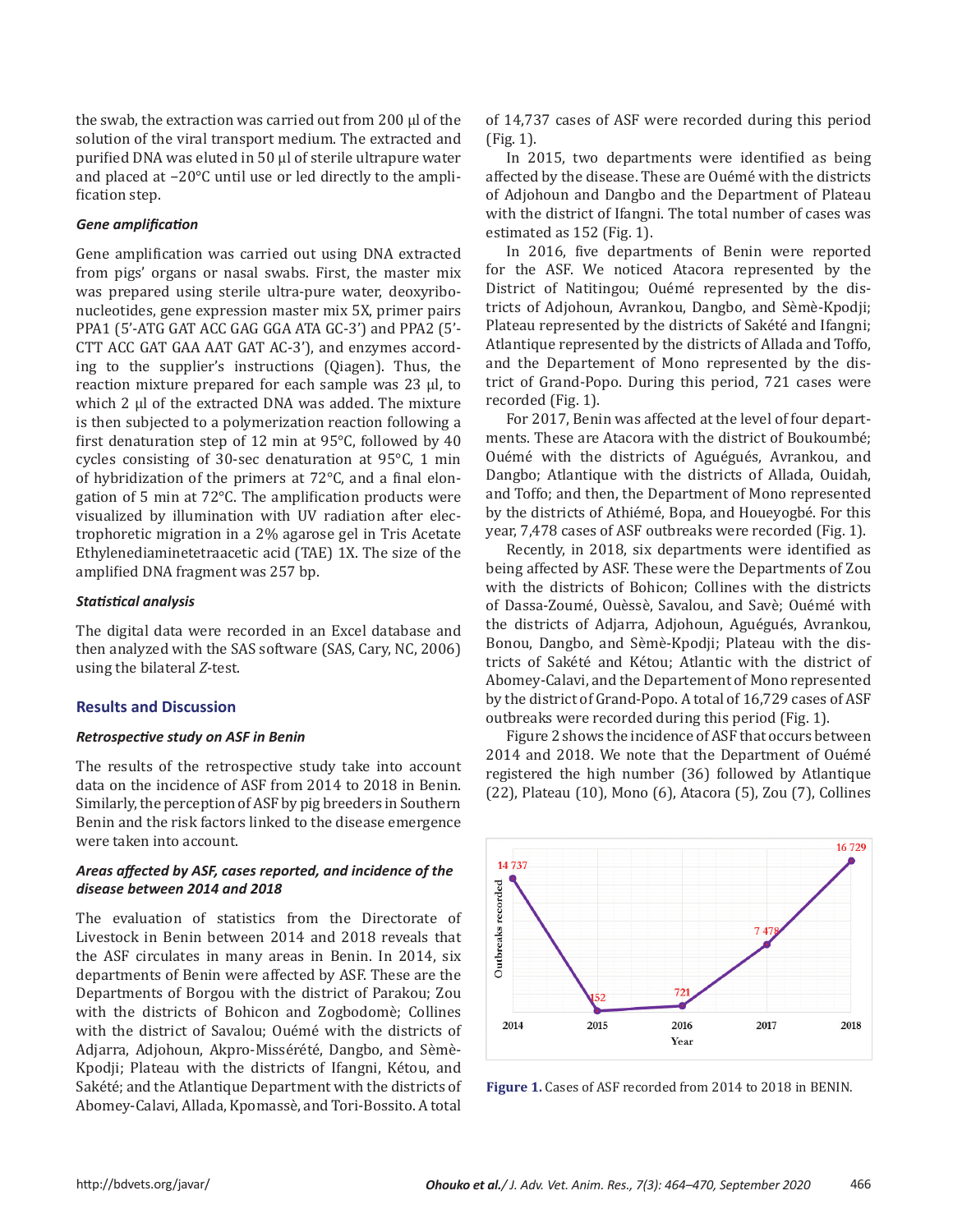

**Figure 2.** Incidence of ASF between 2014 and 2018 in Benin.

(3), and Borgou (1). In the same way, the District of Dangbo registered the higher level of ASF incidence compared to the other district in the same department, even those of the other departments. The analysis of retrospective data shows that ASF has been recorded every year from 2014 to 2018 only in the district of Dangbo of the Department of Ouémé. The confirmation of ASF in this area during these 5 years can lead to the declaration of this district as endemic to ASF. As a result, the episodes of ASF recorded in Benin every year from 2014 to 2018 and in several districts, therefore, in several departments of the country, allowed us to declare the state of endemicity of Benin toward the ASF.

In 2014, the high number of cases recorded in Benin can be explained by the non-control of the source of infection and the lateness of delimitation of the extent of the manifestation of the disease in pig herds. Indeed, the declaration of the disease gives a right to a prefectural order carrying the declaration of infection, which leads to the application of defensive measures essentially characterized by the systematic slaughter of all the animals present in the area (stamping out) of the outbreak and the establishment a seat belt to prevent the virus from spreading to other territories. Unfortunately, the insufficiency of the measures accompanying these decisions leads the breeders not to collaborate by systematically declaring the suspect animals. Thus, the virus takes the time to settle down by devastating almost all of the pig herds surrounding the area of the first infection. This may be the reason for the lower ASF cases recorded in 2015 and 2016, where the pig populations took time to rebuild, leading to an epidemic outbreak in 2017 and 2018. All of these had the direct consequence of a significant economic loss for breeders in the first place.

# *Perception of pig farmers on ASF in Southern Benin and economic impact of the disease*

At the end of the interview with pig breeders in southern Benin, we note that the majority of breeders know ASF versus a minority of breeders who have no idea of the disease or ignore it (*p* < 0.001). However, around two-third of the farmers interviewed did not record any case of ASF on their farm ( $p < 0.05$ ). The results are shown in Table 1. It appears that ASF constitutes a disease well known by the majority of pig breeders in Benin because of its recurrence and the damage caused by its passage through farms. Indeed, although this dreaded disease is decimating pig

|        | <b>Table 1.</b> ASF perception by pigs breeder interviewed in south of |  |  |  |
|--------|------------------------------------------------------------------------|--|--|--|
| Benin. |                                                                        |  |  |  |

| Variable           | Frequency ± Confidence interval (%) | Z test |
|--------------------|-------------------------------------|--------|
| Recognition of ASF |                                     |        |
| Yes                | $82.86^{\circ}$ ± 8.8               | ***    |
| <b>No</b>          | $17.14^{\circ}$ ± 8.8               |        |
| ASF cases          |                                     |        |
| Yes                | $38.57^{\circ}$ ± 11.4              | $*$    |
| No                 | $61.43^{\circ}$ ± 11,4              |        |

Frequencies of the same column follow with differenletterser (a, b) show significant difference at the rate of 5%.

\*\*\**p* < 0.001; \**p* < 0.05.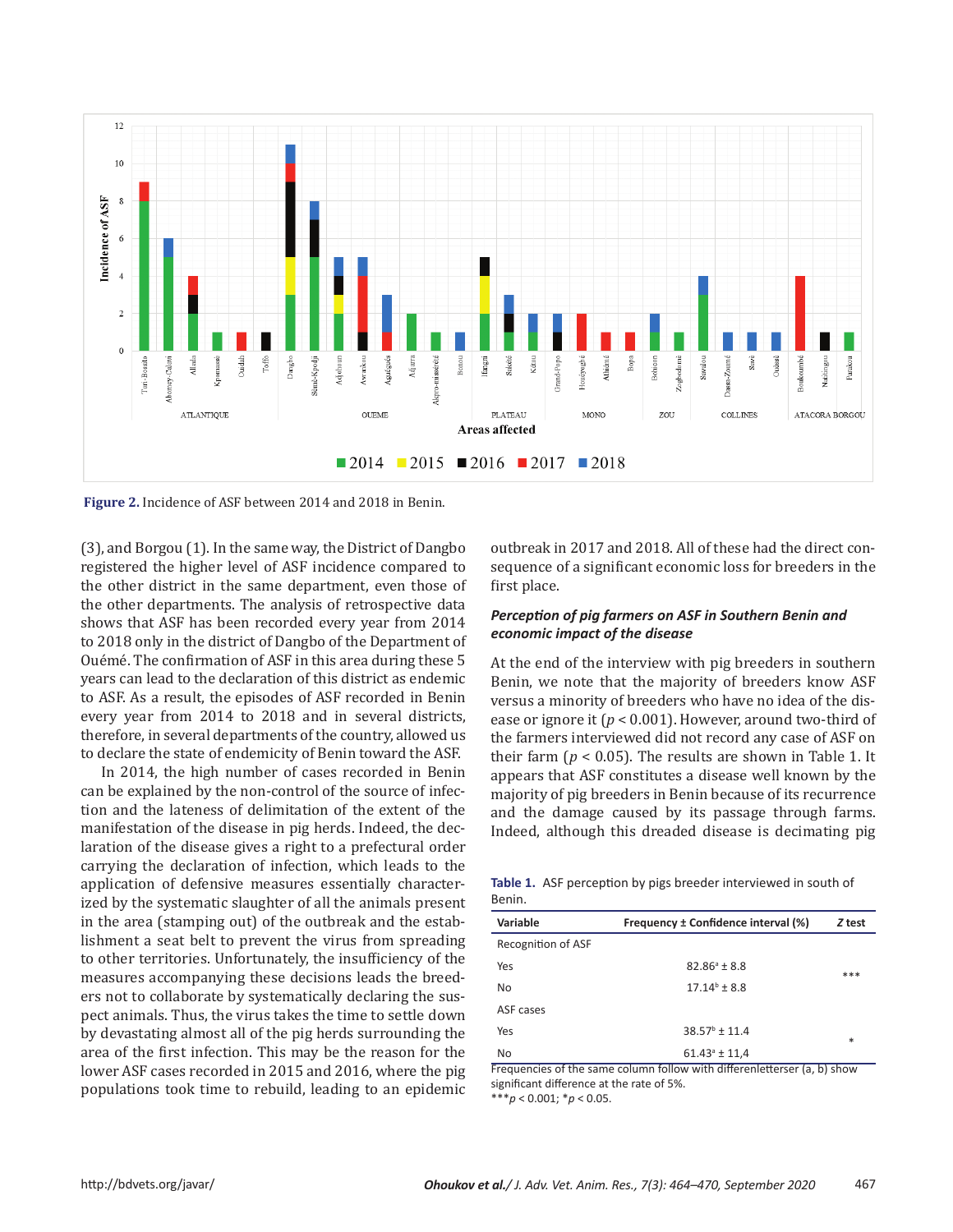| Years                  | 2014        | 2015      | 2016       | 2017        | 2018        | Total       |
|------------------------|-------------|-----------|------------|-------------|-------------|-------------|
| Swine population       | 431.000     | 448,000   | 466.000    | 414.387     | 504.000     | 2,263,387   |
| Mortalities due to ASF | 12.782      | 117       | 544        | 6.000       | 14.179      | 33.622      |
| Stamping out           | 1.285       | 21        | 37         | 418         | 11          | 1,772       |
| Economic losses (FCFA) | 351,675,000 | 3,450,000 | 14,525,000 | 160,450,000 | 354,750,000 | 884,850,000 |

**Table 2.** Economic incidence of ASF in BENIN pigsty from 2014 to 2018.

populations in Benin, many pig farmers continue production. This determination is explained on the one hand by the direct income, in which these breeders record since the output is of a short cycle, but also the cultural character of the breeding of pigs, which would be tarnished if they gave up production.

Table 2 shows the animal losses recorded in Benin related to ASF from 2014 to 2018. We noticed that during these 5 years, ASF had caused mortalities up to 33,622 heads with stamping out of pigs estimated at 1,772 heads, so a total of 35,394 pigs. If the cost of an adult pig is estimated as 25,000 CFA Franc (FCFA) [\[12\],](#page-6-0) the losses recorded from 2014 to 2018 should be evaluated to 884,850,000 FCFA.

Although the economic losses recorded between 2014 and 2018 in Benin are less than those reported by Randriamparany [\[13\]](#page-6-0) estimated at 6 million US dollars during the epidemic which occurred between 1997 and 1998, they are no less significant or negligible as constituting a shortfall for producers and even the loss of investments with the direct consequence of neglecting to farm. The work of Saka et al. [\[14\]](#page-6-0) on the incidence of ASF after spreading through several farms in Lagos (Nigeria) reported an economic loss of up to 485,853.91 Naira or approximately 797,000 FCFA. The generalization of this situation throughout the country would lead to a great loss, which would have a significant impact on the economy of the country, because animal production contributes significantly to the Gross Domestic Product of the country. Faced with all these, the producers, the first victims of the ASF epidemic crisis, affirm that they are left to their own devices without any support measures.

## *Risk factors associated with the emergence of ASF in southern Benin*

The survey carrying out in the south of Benin allowed us to record farming practices that could enhance the spread of ASF virus in farms. This concerns the use of a breeding male from a pigsty to carry out coupling in another one, the promiscuity of pig breeding, the use of plants to feed animals, the wandering of pigs whose owners are directly unknown, and the absence of an effective disinfection system at the level of raw material sources supply for food preparation. Besides this, there is the non-compliance with animal transport rules at the border. Farmers reported that given the high



**Figure 3.** PCR-based detection of ASF virus. MP = 100-bp DNA ladder; P1 = DNA extraction positive control; P2 = Gene amplification positive control;  $N = Negative control;$ A-B-C = Negative samples; D-E-F-G = Positive samples.

cost of animals offered for sale in Benin, some traders export pigs from Nigeria and Togo not only to submerge the market and this in clandestine fashion, which exposes Benin to the risks linked to the spread of multiple diseases including ASF.

Attakpa et al. [\[3\]](#page-6-0) justified the emergence of ASF in northern Benin by the type of farming dominated by the wandering of animals on the one hand and the non-compliance with hygienic and sanitary measures. These various findings are, therefore, generalized in the country, given the results recorded in this study. However, the study covered such few farms, where the animals are in temporary confinement. Not only taking into account repressive measures against wandering animals but also sensitize farmers' awareness about the importance and respect of biosecurity measures coupled with the application of defense rules by the Directorate of Livestock in ASF outbreaks must constitute guidelines to be followed to restore peace in pig farming in the country. Kouakou et al. [\[15\]](#page-6-0) reported the same risk factors in their studies. These authors justify the persistence of the ASF virus in the countries of the South Sahara by the only epidemiological model consisting of the wandering of pigs, followed by the insufficient level of biosecurity required in rearing as well as the control of animal movements.

#### *Prevalence of ASF virus in pig farms in South of Benin*

From the analysis of the results, it appears that two of the samples consisting of swabs were found to be favorable for the PCR, a percentage of 1.89%. Similarly, all the organs from the 15 dead pigs tested were positive in PCR (Fig. 3). It should be added that these many positive results were obtained in the Department of Ouémé (Fig. 4).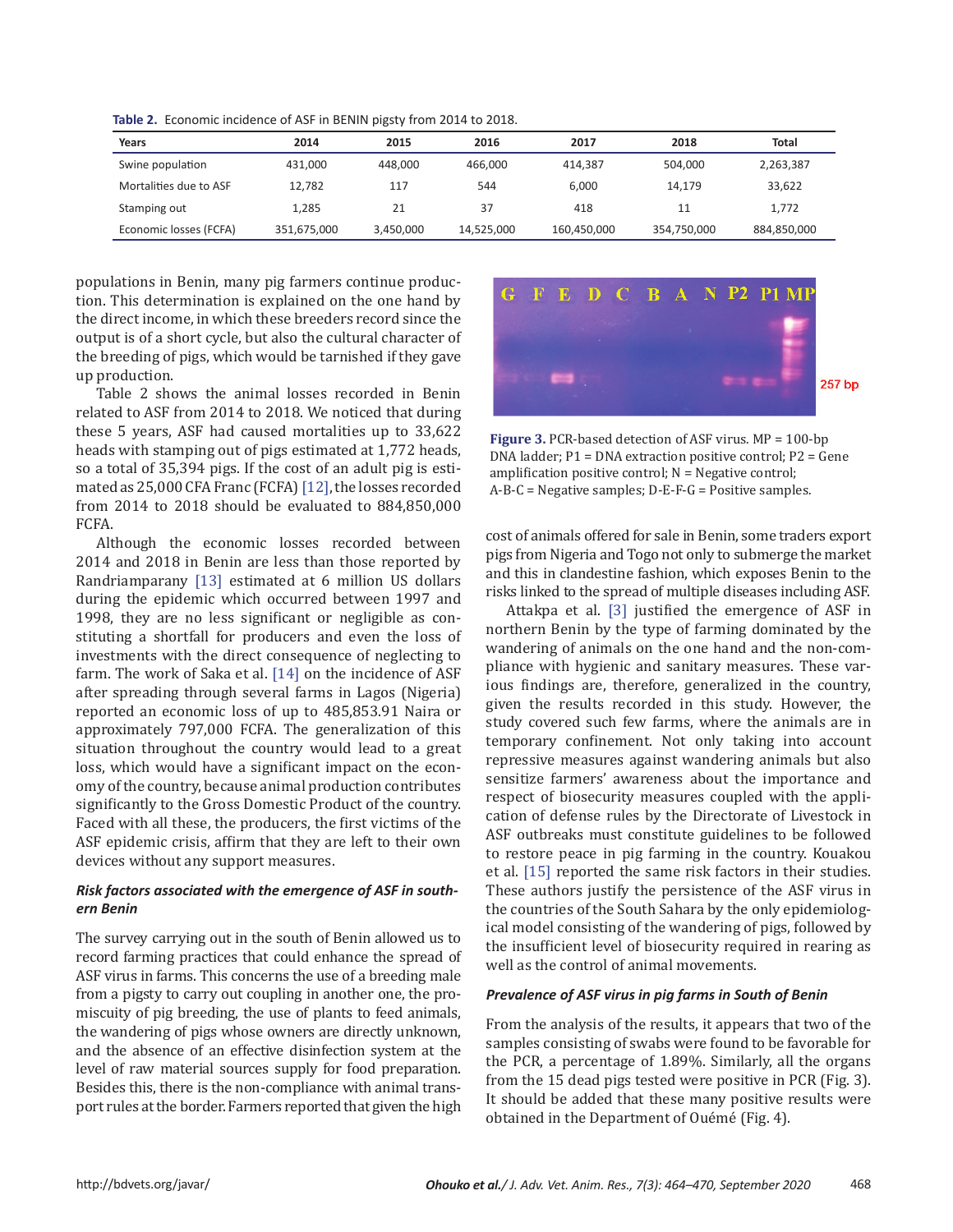

**Figure 4.** Prevalence of ASF for nasal swabs from live pigs (A) and organs from suspected dead pigs (B) in southern Benin.

The positive results recorded from the laboratory diagnosis confirm the various clinical signs observed in farms suspected of manifesting ASF. In addition, these results justify the effective circulation of the virus in the Department of Ouémé, where all the positive cases have been registered. Furthermore, the frequency of 1.89% obtained for nasal swab samples may be explained by the nature of the analysis carried out, which is PCR. Indeed, this test consists of detecting only the actual presence of the virus DNA or viral proteins in the animal organism, therefore in animals indeed carrying the ASF virus. This could justify the difference in prevalence recorded on living animals sampled during this study compared to that of the work of Attakpa et al. [\[3\]](#page-6-0) in Parakou in the north of Benin. In their research, these authors employed Enzyme-linked Immunosorbent Assay (ELISA) techniques to titrate the ASF viral antibody. Nevertheless, the organs such as the liver, spleen, kidneys, spleen, and lungs detected positive by these same authors are consistent with the organs incriminated during the tests on the organs of dead pigs suspected of ASF. In this case, we use the same methodology for sample analysis with Attakpa et al. [\[3\]](#page-6-0).

However, few studies have reported the prevalence based on the actual presence of the ASF virus in pig farms in Benin. The majority of the results published so far show the seroprevalence of the disease after the virus has spread through farms. Although the ASF virus causes a lot of damage, there are nevertheless 24 genotype characteristics of the disease [\[16\].](#page-6-0) Thus, immunocompetent pigs resist to the outbreak of less virulent strains, which explains the different results presented by the authors. These claims are justified by the results reported by Atuhaire et al. [\[17\]](#page-6-0) with an estimated ASF seroprevalence of 53.59% in apparently healthy domestic pigs in Uganda. These same authors found a prevalence of 0.55% of the ASF virus in apparently healthy domestic pigs in the surveillance zone. The difference recorded with the prevalence can be justified by the sample size because it influences the prevalence rate calculated. Furthermore, the high viral prevalence of 92% reported by Kouakou et al. [\[15\]](#page-6-0) can be explained by the nature of the samples which come from a suspect or dead ASF animals but also by the more extended study period (5 years), where several episodes of the disease are encountered.

# **Conclusion**

The present study sheds light on the hotspot of the ASF virus in Benin. Thus, the Department of Ouémé has been identified as being riskier in the spread of the ASF virus. In addition, certain farming practices by breeders support the favorable conditions for the spread of the ASF virus in farms in the same area and throughout the country. The prevalence recorded also justifies the nucleus providing homes of the virus in the country, causing significant economic losses for the breeders who find themselves almost without means to revive activities. It would be interesting for the Beninese Republic to increase its efforts through available services to sensitize farmers about the risks involved in non-compliance with biosecurity measures, but also the fraud of not reporting animals suspected of suffering from ASF. To the scientific community, research should focus on finding an endogenous alternative in the treatment of the disease, given the lack of vaccine and treatment to eradicate the disease.

## **Acknowledgment**

The authors would like to thank the Livestock Directorate (DE), the Agents of Laboratory of Veterinary Diagnosis, and Sero-surveillance at Parakou (LADISERO), not to mention all those who facilitated the task when collecting the sample. This study received partial support from the Minister of High Education in BENIN through his project called "Programme d'Appui aux Doctorants" (PAD 2018).